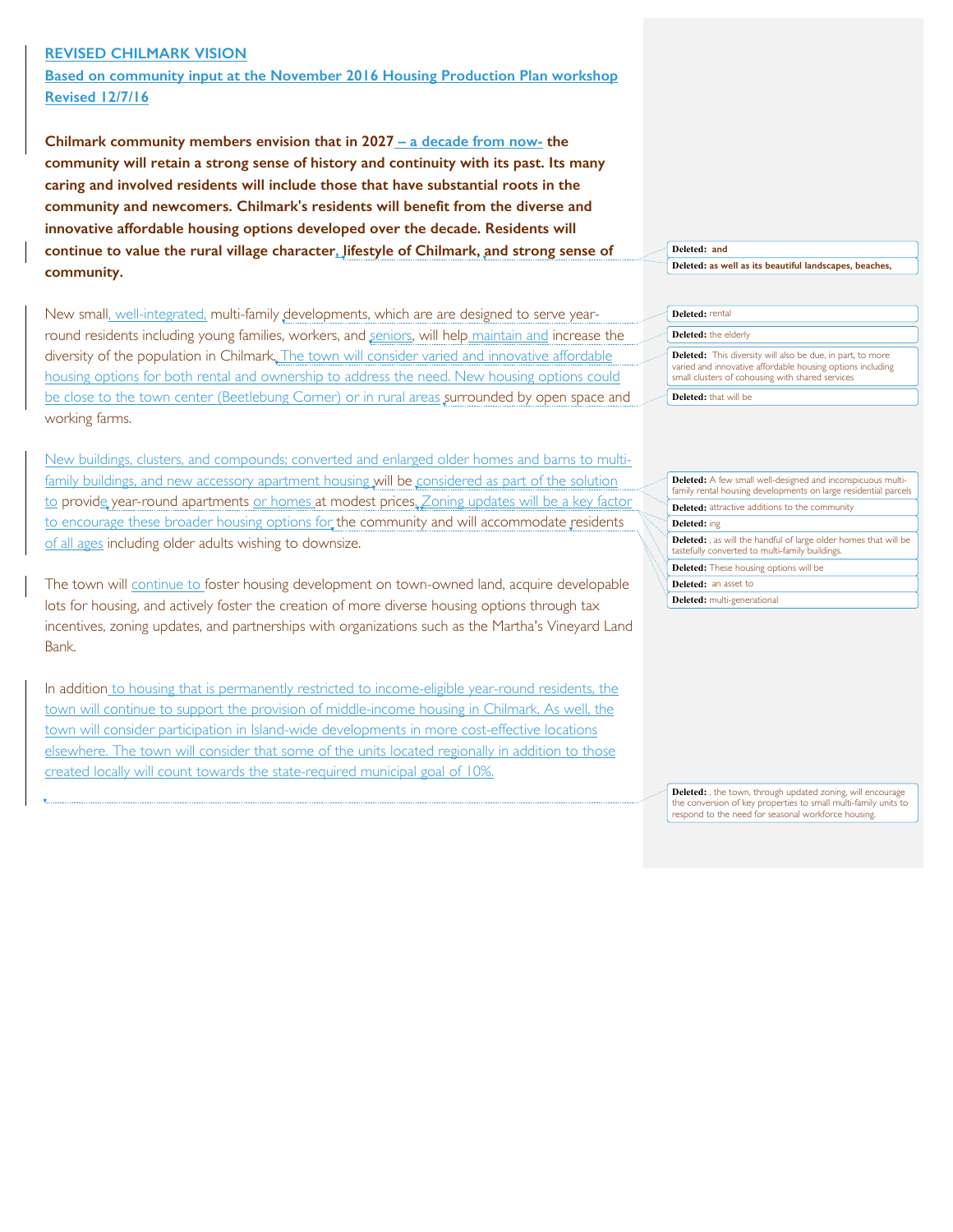## Martha's Vineyard Draft Goals for Housing Production Plans – revised based on community comments at November 2016 HPP workshops *Prepared by JM Goldson 11/4/16, revised 11/8/16, 12/7/16*

|                | Chilmark                                                                 |                                                                                                                      |
|----------------|--------------------------------------------------------------------------|----------------------------------------------------------------------------------------------------------------------|
| Housing        | Encourage the creation of varied and innovative affordable housing       | Deleted: diverse                                                                                                     |
| Options        | options for both rental and ownership including small, well-             |                                                                                                                      |
|                | integrated multi-family developments. The town will consider varied.     | Deleted: rental                                                                                                      |
|                | and innovative affordable housing options for both rental and            |                                                                                                                      |
|                | ownership to address the need,                                           | Deleted:, small clusters of cohousing with shared services,<br>and conversion of larger older homes to multi-family. |
| Household      | Increase year-round housing units to support a variety of                | Deleted: rental                                                                                                      |
| <b>Types</b>   | households types such as young families, workers, and the seniors        | Deleted: elderly                                                                                                     |
|                | wishing to downsize to units with less maintenance requirements.         |                                                                                                                      |
|                | including residents with substantial roots in the community as well      |                                                                                                                      |
|                | as newcomers.                                                            | Deleted: New housing should accommodated multi-<br>generational residents including older adults wishing to          |
|                |                                                                          | downsize.                                                                                                            |
| Community      | Ensure new private housing development is located, designed, and         | <b>Deleted: Economic Vitality</b>                                                                                    |
| Character /    | scaled to be sensitive to Chilmark's rural village character. This could | Deleted: Encourage conversion of key properties to small                                                             |
| Smart Growth / | include a few small well-designed and well-integrated multi-family       | multi-family units to respond to the need for seasonal<br>workforce housing to support the Vineyard's economy.       |
| Location       | housing developments (small buildings or clusters/compounds),            | Deleted: , beautiful landscapes, and historic integrity                                                              |
|                | converted and enlarged older homes and barns to multi-family             | Deleted: inconspicuous                                                                                               |
|                | buildings, and the addition of accessory apartment housing in            | Deleted: rental                                                                                                      |
|                | existing or new structures encouraged through zoning updates.            | Deleted: on large residential parcels and large older                                                                |
|                | New housing options could be close to the town center                    | Deleted: homes                                                                                                       |
|                | (Beetlebung Corner) or in rural areas surrounded by open space           | Deleted: tastefully converted                                                                                        |
|                | and working farms.                                                       |                                                                                                                      |
| Resources &    | Continue to foster development of town-owned land, seek                  | Deleted: F                                                                                                           |
| Capacity       | resources to acquire development lots for housing, and actively          | Deleted: pable                                                                                                       |
|                | create more diverse housing options through zoning changes, tax          | Deleted: foster the creation of                                                                                      |
|                | incentives, and partnerships with other towns and organizations,         | Deleted: such as the Martha's Vineyard Land Bank                                                                     |
| Quantitative / | Support the creation of at least 10 low/moderate-income (LMI)            |                                                                                                                      |
| Production     | units over five years (an average of at least two units per year) that   |                                                                                                                      |
|                | will count on the Subsidized Housing Inventory, particularly rental      |                                                                                                                      |
|                | units affordable to households with extremely low- and very low-         |                                                                                                                      |
|                | income. This rate of LMI housing production would support the            |                                                                                                                      |
|                | town reaching 10% through incremental production (0.5% of year           |                                                                                                                      |
|                | round housing units) by 2036. The Town will consider participation       |                                                                                                                      |
|                | in Island-wide developments in more cost-effective locations             |                                                                                                                      |
|                | elsewhere. The Town will consider that some of the units located         |                                                                                                                      |
|                | regionally in addition to those created locally will count towards the   |                                                                                                                      |
|                | state-required municipal goal of 10%.                                    |                                                                                                                      |
|                |                                                                          |                                                                                                                      |

 $DRAFT \frac{12/7/16}{2}$  4

 $\mathbf{l}$